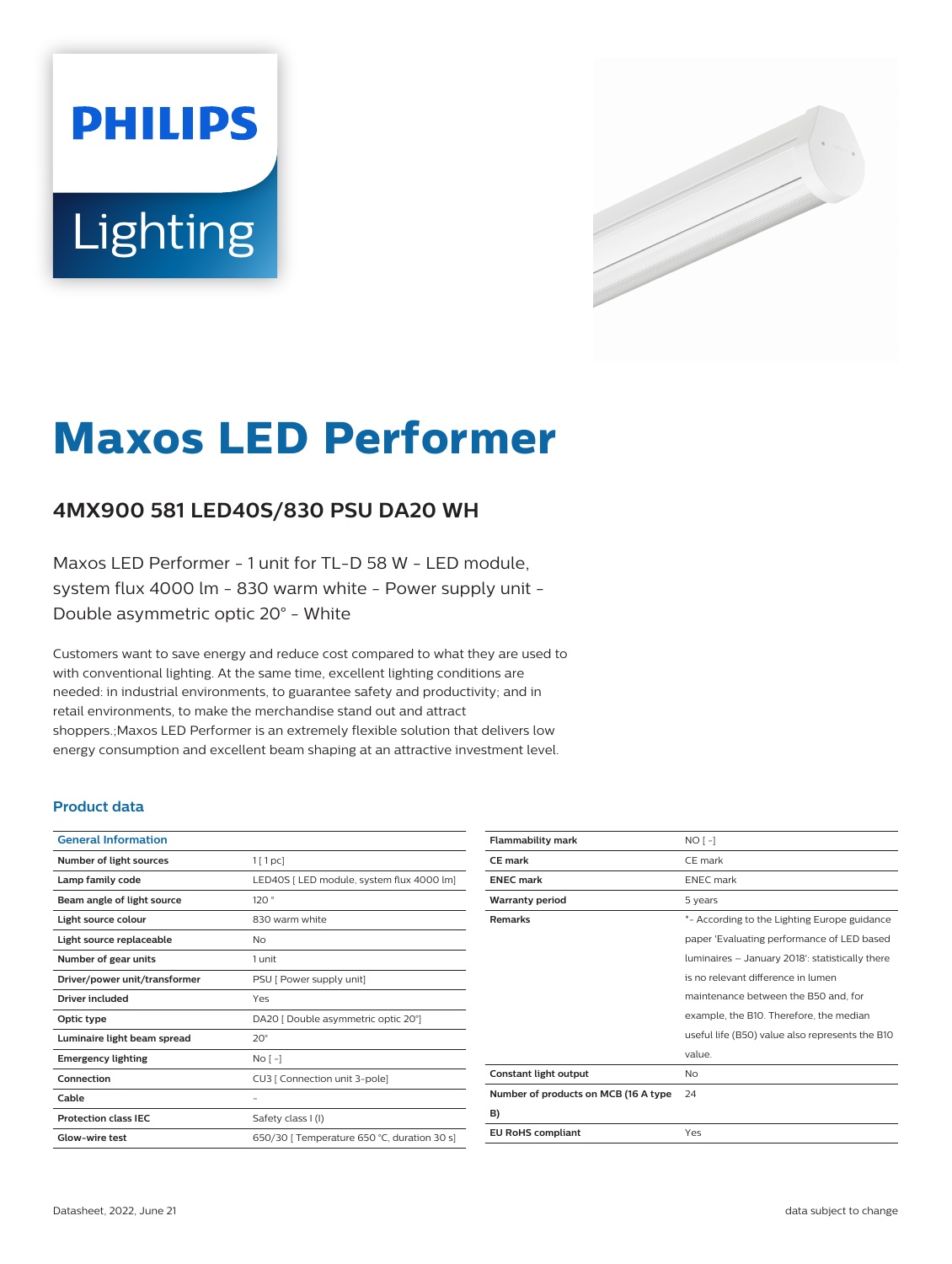#### **Maxos LED Performer**

| <b>Product family code</b>          | 4MX900 [ Maxos LED Performer]           |
|-------------------------------------|-----------------------------------------|
| Unified glare rating CEN            | Not applicable                          |
|                                     |                                         |
| <b>Operating and Electrical</b>     |                                         |
| <b>Input Voltage</b>                | 220 to 240 V                            |
| Input frequency                     | 50 to 60 Hz                             |
| Control signal voltage              | 0-16 V DC DALI                          |
| Inrush current                      | 17.8 A                                  |
| Inrush time                         | $0.282$ ms                              |
| Power factor (min.)                 | 0.9                                     |
|                                     |                                         |
| <b>Controls and Dimming</b>         |                                         |
| <b>Dimmable</b>                     | No                                      |
|                                     |                                         |
| <b>Mechanical and Housing</b>       |                                         |
| <b>Trunking length</b>              | 581 [ 1 unit for TL-D 58 W]             |
| <b>Housing material</b>             | Aluminum                                |
| <b>Reflector material</b>           |                                         |
| Optic material                      | Polymethyl methacrylate                 |
| Optical cover/lens material         | Polymethyl methacrylate                 |
| <b>Fixation material</b>            | Steel                                   |
| Optical cover/lens finish           | Clear                                   |
| <b>Overall length</b>               | 1530 mm                                 |
| <b>Overall width</b>                | 87 mm                                   |
| <b>Overall height</b>               | 82 mm                                   |
| Colour                              | White                                   |
| Dimensions (height x width x depth) | 82 x 87 x 1530 mm (3.2 x 3.4 x 60.2 in) |
|                                     |                                         |
| <b>Approval and Application</b>     |                                         |
| Ingress protection code             | IP40 [ Wire-protected]                  |
| Mech. impact protection code        | IK02 [ 0.2 J standard]                  |

| <b>Initial Performance (IEC Compliant)</b>   |                                   |  |
|----------------------------------------------|-----------------------------------|--|
| Initial luminous flux (system flux)          | 4000 lm                           |  |
| Luminous flux tolerance                      | $+/-10%$                          |  |
| Initial LED luminaire efficacy               | 125 lm/W                          |  |
| Init. Corr. Colour Temperature               | 3000 K                            |  |
| Init. Colour rendering index                 | 280                               |  |
| Initial chromaticity                         | $(0.43, 0.40)$ SDCM <3.5          |  |
| Initial input power                          | 32 W                              |  |
| Power consumption tolerance                  | $+/-10%$                          |  |
|                                              |                                   |  |
| <b>Over Time Performance (IEC Compliant)</b> |                                   |  |
| Control gear failure rate at median          | 5%                                |  |
| useful life 50,000 h                         |                                   |  |
| Lumen maintenance at median useful           | 1.80                              |  |
| life* 50,000 h                               |                                   |  |
|                                              |                                   |  |
| <b>Application Conditions</b>                |                                   |  |
| Ambient temperature range                    | $-20$ to $+40$ °C                 |  |
| Performance ambient temperature Tq           | 25 °C                             |  |
| Suitable for random switching                | Not applicable                    |  |
|                                              |                                   |  |
| <b>Product Data</b>                          |                                   |  |
| Full product code                            | 403073266483299                   |  |
| Order product name                           | 4MX900 581 LED40S/830 PSU DA20 WH |  |
| EAN/UPC - product                            | 4030732664832                     |  |
| Order code                                   | 66483299                          |  |
| SAP numerator - quantity per pack            | 1                                 |  |
| Numerator - packs per outer box              | $\overline{\mathbf{z}}$           |  |
| <b>SAP material</b>                          | 910629141126                      |  |
| SAP net weight (piece)                       | 2.400 kg                          |  |
|                                              |                                   |  |

 $F = 40$   $K = 22$ 

953

### **Dimensional drawing**

**Sustainability rating** -



**4MX900 581 LED40S/830 PSU DA20 WH 4MX900 581 LED40S/830 PSU DA20 WH**